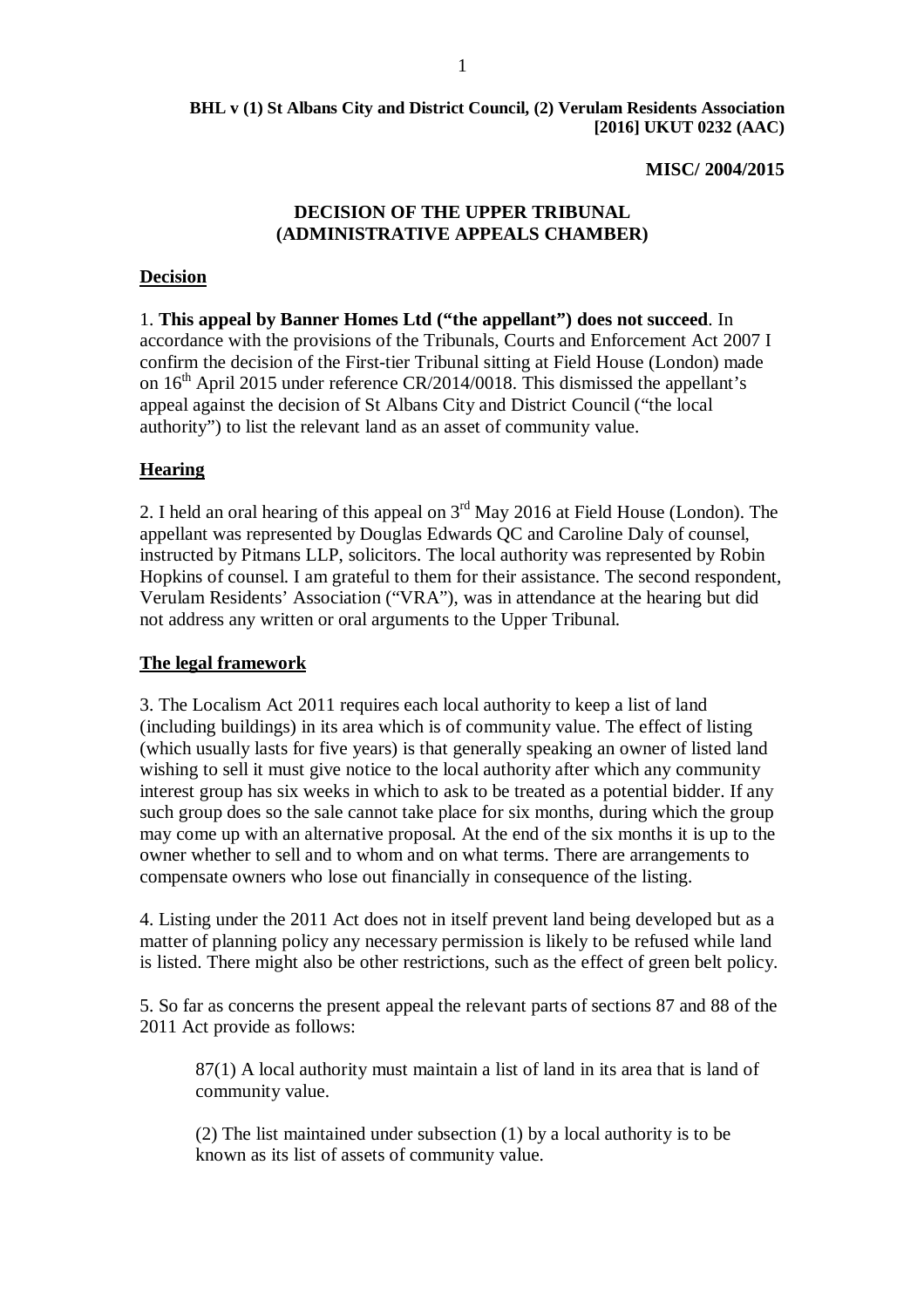#### …

88(1) … a building or other land in a local authority's area is land of community value if in the opinion of the local authority –

> (a) an actual or current use of the building or other land that is not an ancillary use furthers the social wellbeing or social interests of the local community, and

(b) it is realistic to think that there can continue to be non-ancillary use of the building or other land which will further (whether or not in the same way) the social wellbeing or social interests of the local community.

88(2) … a building or other land in a local authority's area that is not land of community value as a result of subsection (1) is land of community value if in the opinion of the local authority –

(a) there is a time in the recent past when an actual use of the building or other land that was not an ancillary use furthered the social wellbeing or social interests of the local community, and

(b) it is realistic to think that there is a time in the next five years when there could be non-ancillary use of the building or other land that would further (whether or not in the same way as before) the social wellbeing or social interests of the local community.

#### **Background and procedure**

6. This is the first effective assets of community value appeal to the Upper Tribunal, and there is no direct authority higher than the First-tier Tribunal on the points raised in the grounds of appeal.

7. The appeal concerns land in the area of the local authority known as Bedmond Lane Field (which is 4.83 hectares or about 12 acres in size). It is owned by the appellant. The appellant would like to build on it but, as the First-tier Tribunal found (paragraph 2 of its decision) "since it falls within the metropolitan green belt, it is apparent that (absent a change in planning policy concerning the green belt) such development is unlikely within the near future". The First-tier Tribunal further found (paragraph 3):

3. Until 2014 the field had for some 40 years been used by local residents for recreational use, such as walking, exercising dogs, informal play (by local children) and photography of local flora and fauna.

8. There are and were two public footpaths running across the field but the above uses took place on the field away from the footpaths. There is no evidence that (apart from some discussions in the late 1990s) the above uses were carried out with any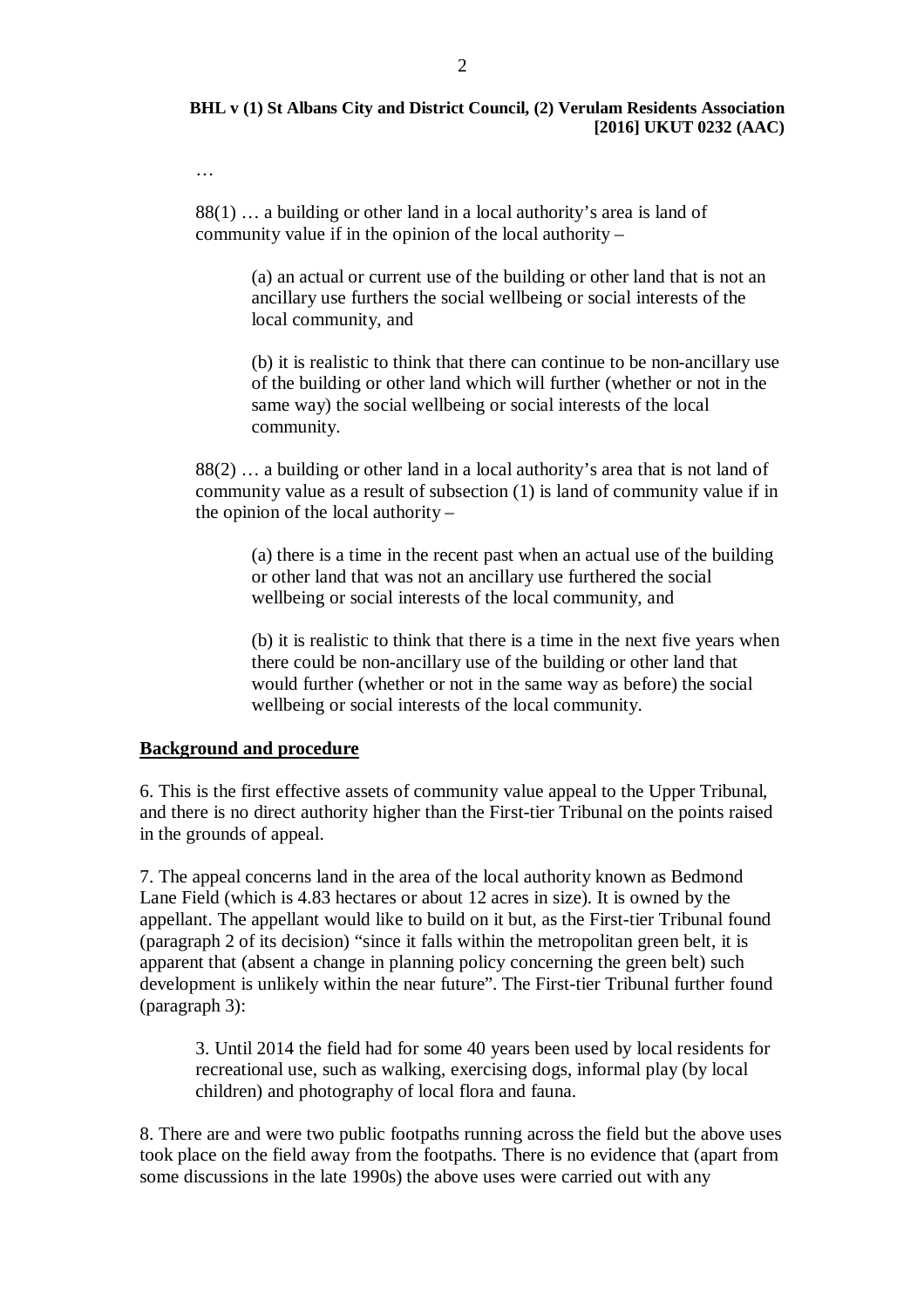permission or licence from the appellant (or any previous owner), or that any action was taken to prevent such uses prior to the events to which I refer below.

9. On 2nd December 2013 VRA nominated Bedmond Lane Field to be listed as an asset of community value and on  $16<sup>th</sup>$  March 2014 the local authority agreed to do this. The procedure at that stage did not involve the participation of the appellant but on  $30<sup>th</sup>$  March 2014 the appellant requested a review by the local authority of the decision. The review took place on  $26<sup>th</sup>$  September 2014 and the local authority decided to maintain the listing.

10. In early September 2014 the appellant erected fencing along the entire length of the footpaths interspersed with notices stating "private land no unauthorised access". The appellant's evidence was that this was done partly as a result of concerns regarding liability to trespassers. Before the fencing was complete "some fences were interfered with and damaged in a number of places so as to allow trespassory access". Repairs were carried out on  $12^{th}$  September 2014 but on  $20^{th}$  January 2015 it was again found that the fencing had been interfered with and damaged, including several sections where the wire mesh had been cut and rolled back. They were repaired again and remain in place. No culprit has been identified. The local authority has accepted that the appellant was entitled to take these actions and to exclude the public from the land beyond the footpaths.

11. In 2014 the appellant also applied for planning permission to change the use of the field from agricultural use to the keeping of horses. Permission was refused and a subsequent appeal was dismissed on  $3<sup>rd</sup>$  June 2015. A further application for planning permission had been made on  $21<sup>st</sup>$  May 2015. I have been given a great deal of evidence and paperwork in relation to these planning applications but in the main these matters are not relevant to my decision on whether the decision of the First-tier Tribunal was made in error of law on the date on which it was made. At that time officials had recommended against the first application for permission, permission had been refused and an appeal was pending. I do note that "The fences remain in place and the Appellant has confirmed that its intention to maintain exclusion to the land, other than the public footpaths, remains firm". (The extracts quoted in this and the previous paragraph are from the skeleton argument of  $19<sup>th</sup>$  April 2016 from Mr Edwards and Ms Daly.)

12. Meanwhile, on  $5<sup>th</sup>$  November 2014 the appellant appealed to the First-tier Tribunal against that decision. The First-tier Tribunal panel, consisting of Judge Peter Lane, the President of the General Regulatory Chamber of the First-tier Tribunal, heard the appeal on  $4<sup>th</sup>$  March 2015 and issued its full decision and reasons on  $16<sup>th</sup>$ April 2015. It dismissed the appeal and upheld the listing decision that had been made by the local authority. In doing so Judge Lane rejected an argument put forward by the local authority to the effect that viewing the site from the footpaths without physical use of it could amount to an "actual use". This point has not been raised in the appeal to the Upper Tribunal and I make no further reference to it.

13. The appellants applied to the First-tier Tribunal for permission to appeal further to the Upper Tribunal. Two grounds were advanced, referred to at the hearing before me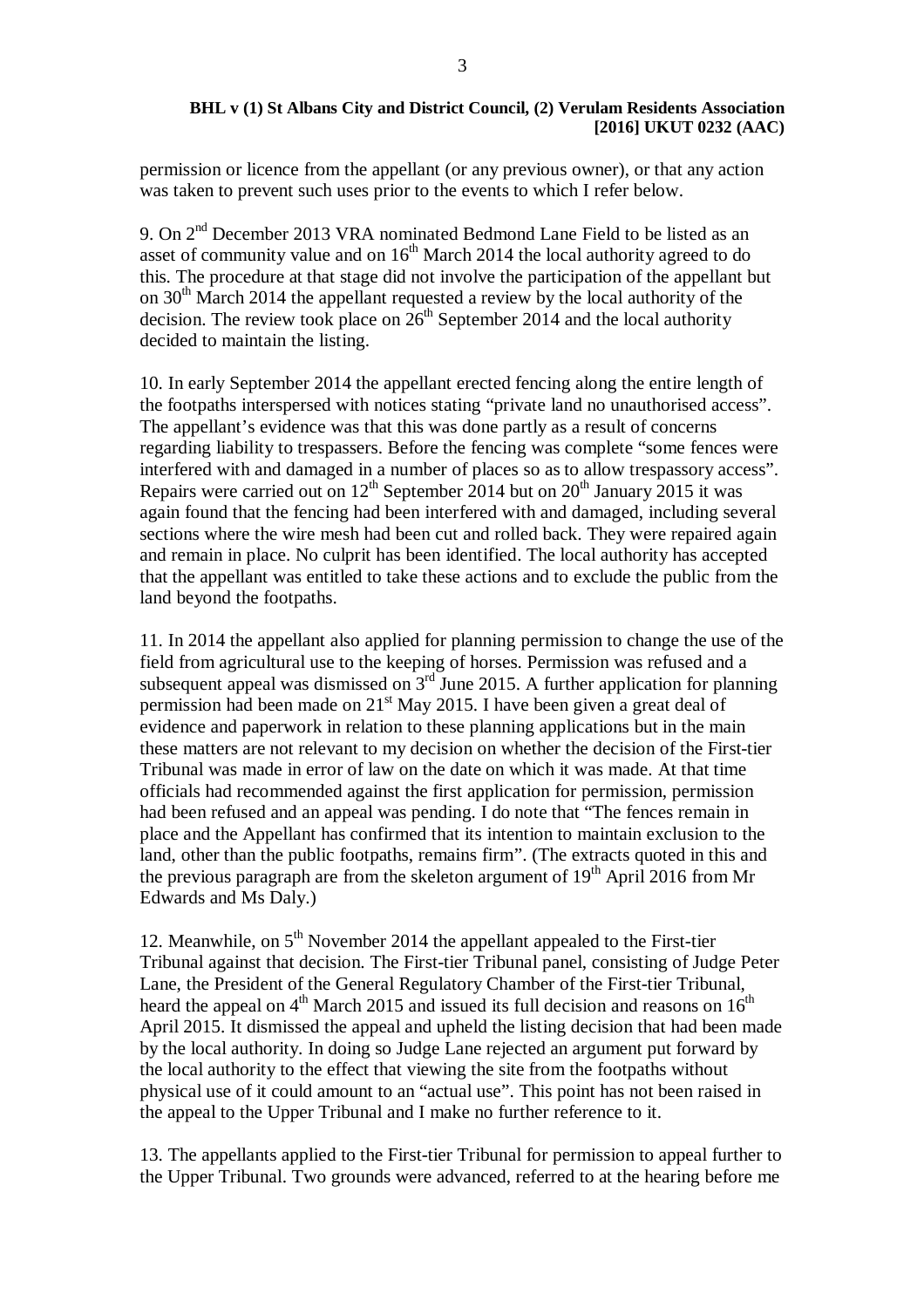as the "[statutory] construction point" and the "future use point". On  $29<sup>th</sup>$  May 2015 Judge Lane gave permission to appeal to the Upper Tribunal on the first ground but not on the second ground. On  $10^{th}$  August 2015 I gave permission to appeal on the second ground as well and directed submissions. On  $15<sup>th</sup>$  December 2015 I directed that there be an oral hearing of the appeal but it was not possible for this to be listed until  $3<sup>rd</sup>$  May 2016.

### **The statutory construction point**

14. This point concerns the meaning of the phrase "actual use" in section 88(2) (a) of the 2011 Act. From September 2014 (and therefore at the time of the First-tier Tribunal decision) there was no relevant current use within the meaning of section 88(1)(a).

15. The appellant argued that the phrase "actual use" in section 88(2)(a) must be read as referring exclusively to lawful use. This is because of the principle of interpretation of legislation known by the Latin tag *in bonam partem* (in good faith). A number of cases were cited but the leading modern authority on this doctrine is the decision of the Supreme Court in Welwyn Hatfield Borough Council v Secretary of State for Communities and Local Government and another [2011] UKSC 15, [2011] 2AC 304 ("Welwyn Hatfield").

16. In Welwyn Hatfield a builder obtained planning permission to construct a hay barn on open land in the Metropolitan green belt, subject to the condition that it was to be used only for the storage of agricultural products. At the end of July 2002 he completed a building which had the external appearance of a hay barn but which was fitted out internally as a single dwelling house. On  $9<sup>th</sup>$  August 202 he and his wife moved into the building and lived there undetected for four years. The builder had deliberately deceived the planning authority when applying for permission, had always intended that the building be used as a dwelling house, and had carried out a planned and deliberate deceit over an extended period to establish immunity from enforcement action.

17. Section 171B of The Town and Country Planning Act 1990 (as amended) provided limitation periods in respect of enforcement action for a breach of planning control. In general, where building (or certain other) operations were carried out without planning permission, or where there was a breach of planning control consisting in the change of use of any building to use as a single dwelling house, the limitation period was four years. For any other breach the limitation period was ten years. Section 191 (as amended) provided that any failure to comply with any condition or limitation, subject to which planning permission had been granted, was lawful if the limitation period had passed and there was no contravention of any enforcement notice or breach of condition notice then in force. A person could apply to the local planning authority for a certificate of lawfulness.

18. On  $15<sup>th</sup>$  August 2006 the builder applied for a certificate of lawfulness. The authority refused to issue a certificate on the basis that the building was not a dwelling house and the limitation period was ten years. The Secretary of State (by inspector)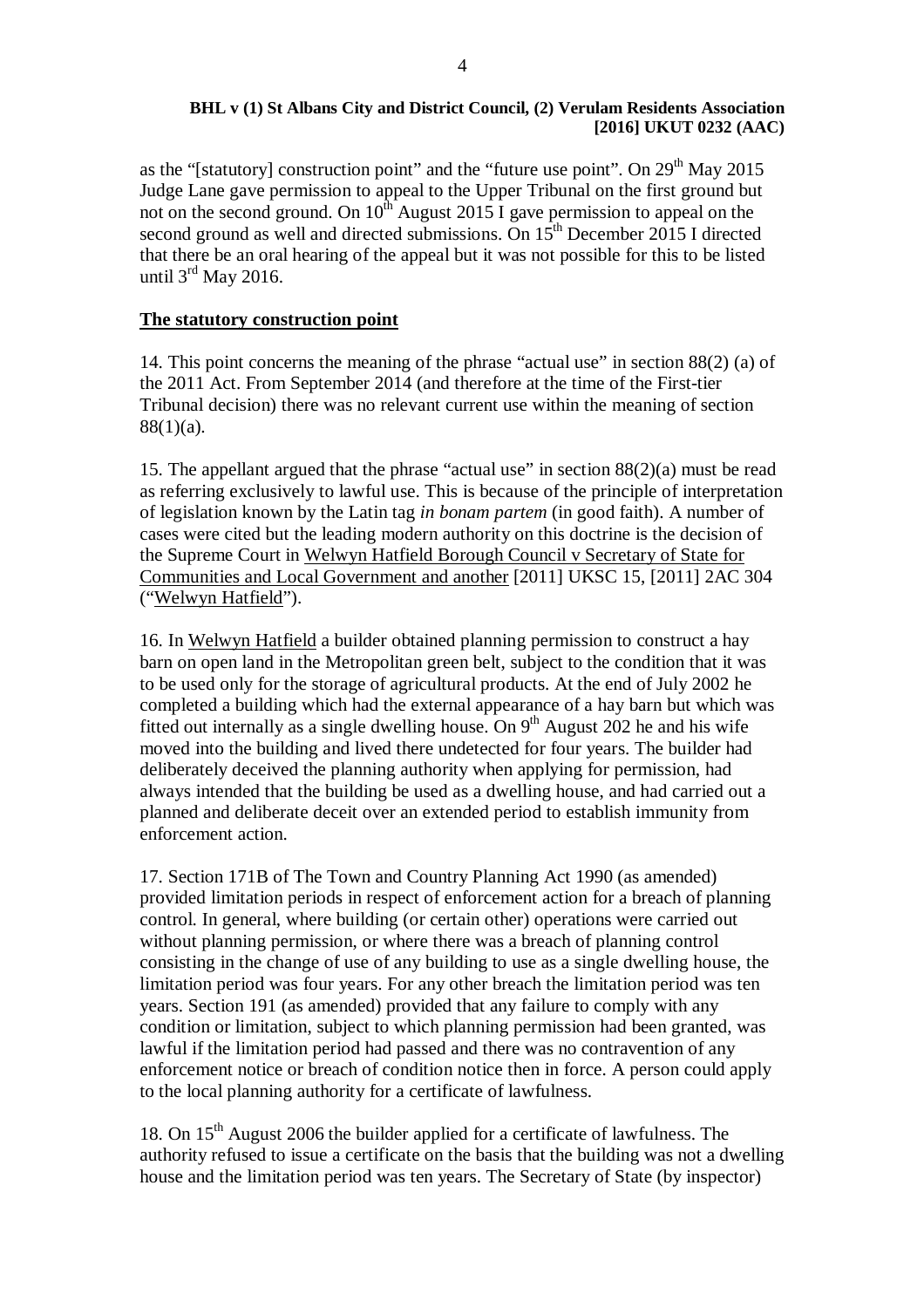allowed the builder's appeal and granted the certificate. A High Court judge held that the four year period did not apply and allowed the authority's appeal. The Court of Appeal reversed the decision of the High Court. The Supreme Court reversed the decision of the Court of Appeal. The Supreme Court held that the construction of the building had begun and been completed as a dwelling house and not as a barn, therefore there was no change of use, and the four year period did not apply.

19. More relevant for the purposes of the present appeal the Supreme Court also discussed the doctrine *in bonam parte.* Lord Mance referred to the local planning authority's reliance on Halsbury's Laws of England (1995, volume 44(1) paragraphs 1450, 1453):

1450. *Law should serve the public interest*. It is the basic principle of legal policy that law should serve the public interest … Where a literal interpretation would seriously damage the public interest, and no deserving person would be prejudiced by a strained construction to avoid this, the court will apply such a construction. In pursuance of the principle that law should serve the public interest, the courts have evolved the important technique known as construction *in bonam partem* (in good faith). If a statutory benefit is given only if a specified condition is satisfied, it is presumed that Parliament intended that benefit to operate only where the required act is performed in a lawful manner.

1453. *Illegality* … Unless the contrary intention appears, an enactment by implication … imports the principle of legal policy embodied in the maxim *nullus commodum capere potest de injuria sua propria* (no one should be allowed to profit from his own wrong). …

20. Lord Mance also referred to a number of authorities but added (paragraph 54):

54. Whether conduct will on public policy grounds disentitle a person from relying upon an apparently unqualified statutory provision must be considered in context and with regard to any nexus existing between the conduct and the statutory provision …

21. He concluded that even if sections 171B and 191 had been applicable to the facts of that case;

58. I would have concluded that their language could not have been intended to cover the exceptional facts of this case, where there was positive deception in the making and obtaining of fraudulent planning applications, which was directly designed to avoid enforcement action in respect of the building itself.

22. The other six Justices of the Supreme Court sitting on the appeal agreed. Lord Brown commented (paragraphs 73 and 80 to 81):

73... Clearly it would be impossible to superimpose upon the statutory scheme any sort of broad principle to the effect that no one guilty of wrongdoing can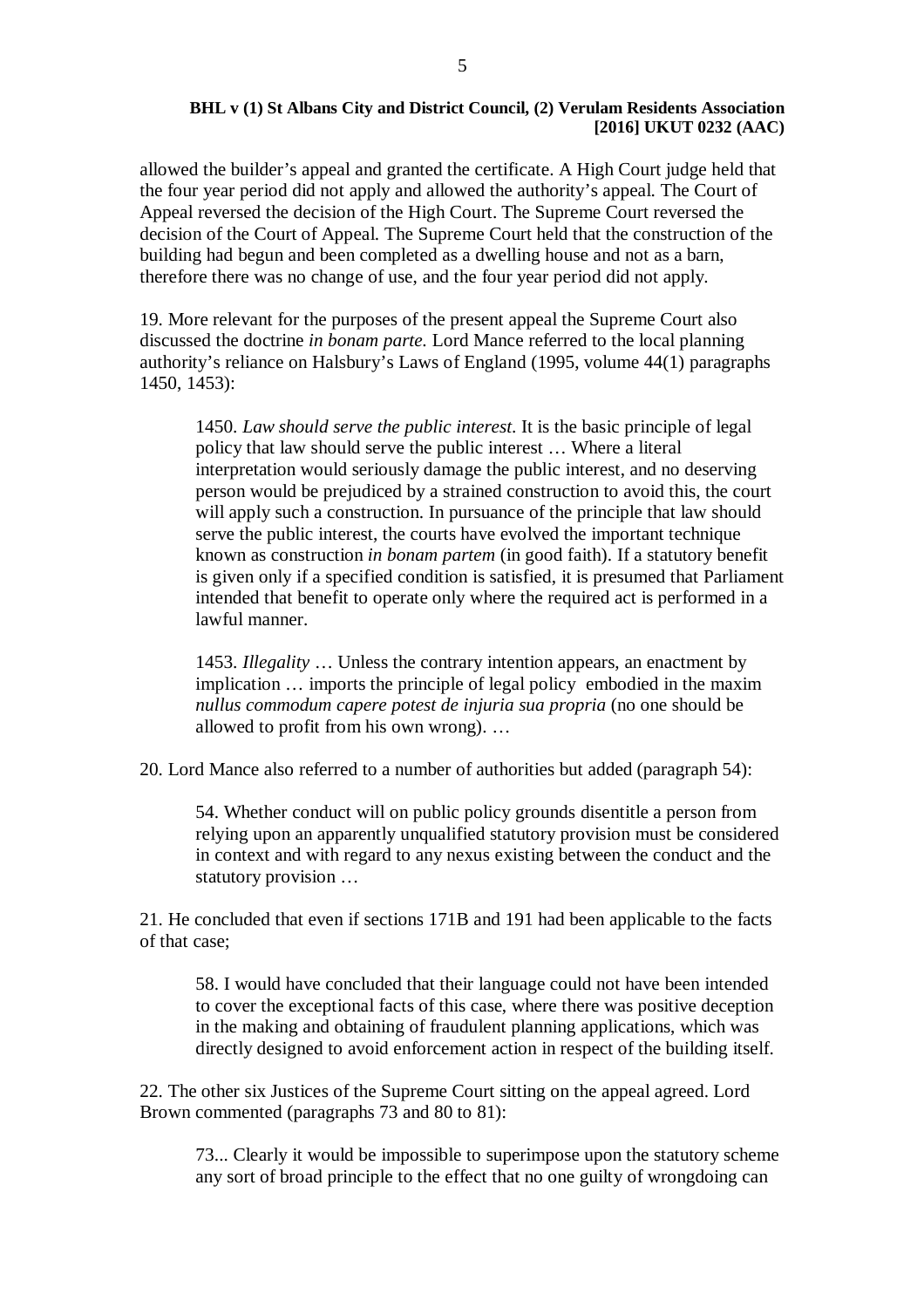be allowed to benefit from the limitation periods of the 1990 Act. That indeed would be inconsistent with the plain intention of this legislation. Inevitably the breaches of planning control statutorily said to become immune from enforcement under section 171B involve a spectrum of wrongdoing. These range from cases at one end where the developer is simply unaware of the need for development permission to, at the other extreme, those intent on unpermitted development who plot a whole course of deception designed to circumvent planning control and escape enforcement. …

80. [In this case the builder's] position [was that] his was a deliberate, elaborate and sustained plan to deceive the council from first to last, initially into granting him a planning permission and then into supposing that he had lawfully implemented it and was using the building for its permitted purpose. His conduct throughout was calculated to mislead the council and to conceal his wrongdoing … On any possible view the whole scheme was in the highest degree dishonest and any law-abiding citizen would be not merely shocked by it but astonished to suppose that, once discovered, instead of being enforced against, it would be crowned with success …

81. Frankly the dishonesty involved in this case is so far removed from almost anything else that I have ever encountered in this area of the law that it appears to constitute a category of its own. …

23. The appellant argued that the starting point in interpreting section 88 of the 2011 Act must be that parliament did not intend land or buildings used unlawfully through trespass to be capable of being listed as an asset of community value on the basis of such use. This interpretation must prevail unless there are clear words in the statute to indicate the contrary. Such contrary intention must be "discerned from the language used and rather than by reference to the facts of a particular case (as the First-tier Tribunal seemed to do here" (paragraph 29 of the skeleton argument of  $19<sup>th</sup>$  April 2016). There was no such intention and it is difficult to see how use of land that involves regular and repeated commission of a tort can further the social wellbeing or social interests of a local community. There is no equivalent in section 88 of the words used in section 15 of the Commons Act 2006 in relation to the registration of town and village greens. In the case of section 15 there is an "as of right" requirement which covers trespassory use that is without stealth, force stealth or submission. That is not the case with section 88 of the 2011 Act.

24. The appellant argued further that if unlawful use could be a qualifying use, and the landowner erected fences and notices to exclude the public that were damaged and/or ignored, the normal actions of a landowner to protect their interests would have no legal effect and would leave them in an impossible position.

25. The First-tier Tribunal rejected the appellant's arguments. Caution must be employed when invoking public policy as an aid to statutory construction (as per Lord Neuberger in Barkas v North Yorkshire County Council & Another [2014] UKSC 31). In addition to the procedure under section 15 of the 2006 Act, courts have been willing to recognise rights such as easement by prescription even in respect of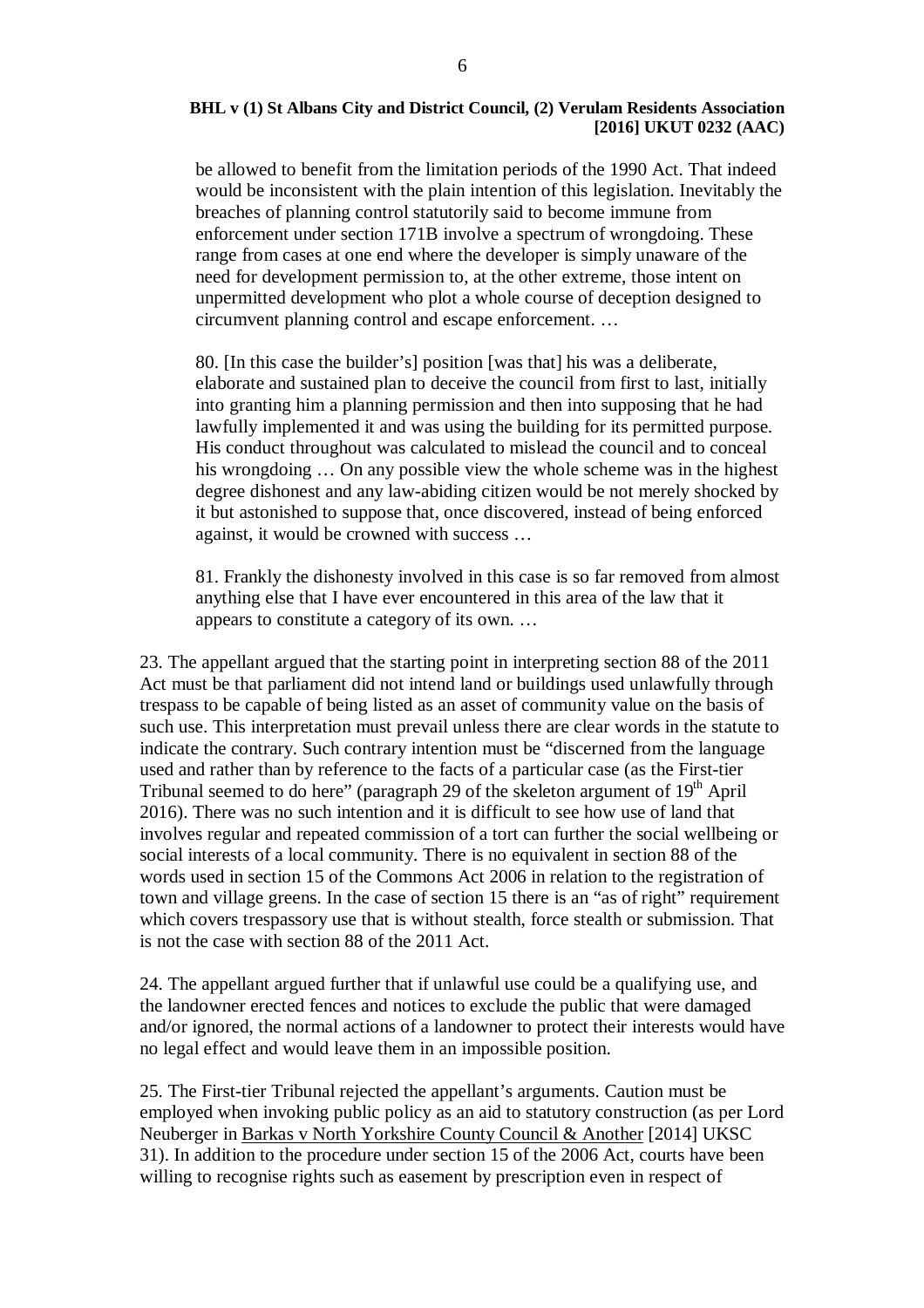criminal activities carried out during the relevant limitation period (Bakewell Management Limited v Barndwood & Others [2004] UKHL 14) or rights of registration as a proprietor notwithstanding that the occupier had been committing criminal trespass (Best v Chief Land Registrar & Secretary of State for Justice [2014] EWHC 1370 (Admin)).

26. The First-tier Tribunal pointed out that prior to any damage of the fencing the use of the field by the local community was entirely peaceful in nature with no evidence of criminal damage or other criminal activity (paragraph 34 of its Decision Notice).

27. The First-tier Tribunal declined to interpret section 88 of the 2011 Act so as to insert the word "lawful" after the word "actual". However, it said that this did not mean that there was *carte blanche* to use the provision in ways that would violate the *in bonam partem* principle. This was because of the requirement that the use of the land in question must further the social wellbeing or social interests of a local community. The First-tier Tribunal continued (paragraph 35)

35. … Furthermore, it would in any case be wrong to rule out any application of the *in bonam partem* principle to section 88, merely because, on the facts of this case, I have concluded that a particular technically unlawful use of the land is not *per se* outside the ambit of the section.

28. I agree with the argument of Mr Edwards for the appellant on this latter point. There can only be one proper construction of the provisions of section 88. Its interpretation and meaning do not depend on the particular circumstances or facts of a particular case (although its application might well do so). On this particular point the First-tier Tribunal was in error but that does not undermine my general endorsement of the right of the First-tier Tribunal to make the decision that it did make.

29. The local authority supports the decision of the First-tier Tribunal. It argued that taints of technical unlawfulness do not automatically block a listing under section 88, especially where there had previously been no objections to the conduct subsequently complained of. The appellant "effectively seeks to impose an inflexible bright-line rule for which there is no basis" (paragraph 27 of the skeleton argument of  $15<sup>th</sup>$  April 2016). The *in bonam partem* principle does not necessarily bite where the conduct in question was not objected to, caused no harm, and nobody sought to gain any private rights or benefits. The concept of the social wellbeing or social interests of a local community accommodates the public considerations underlying the *in bonam partem* principle. If an unlawful use did not further those interests, then section 88 would not be satisfied.

# **Conclusions on the statutory construction point**

30. The starting point on an issue of statutory construction must always be the actual words of the statute. Section 88(1)(a) of the 2011 Act uses the words "an actual current use". Section 88 (2)(a) uses the words "when an actual use". It would have been easy to insert into each of these provisions the word "lawful". No such word was inserted and there was no indication anywhere in the relevant provisions that any such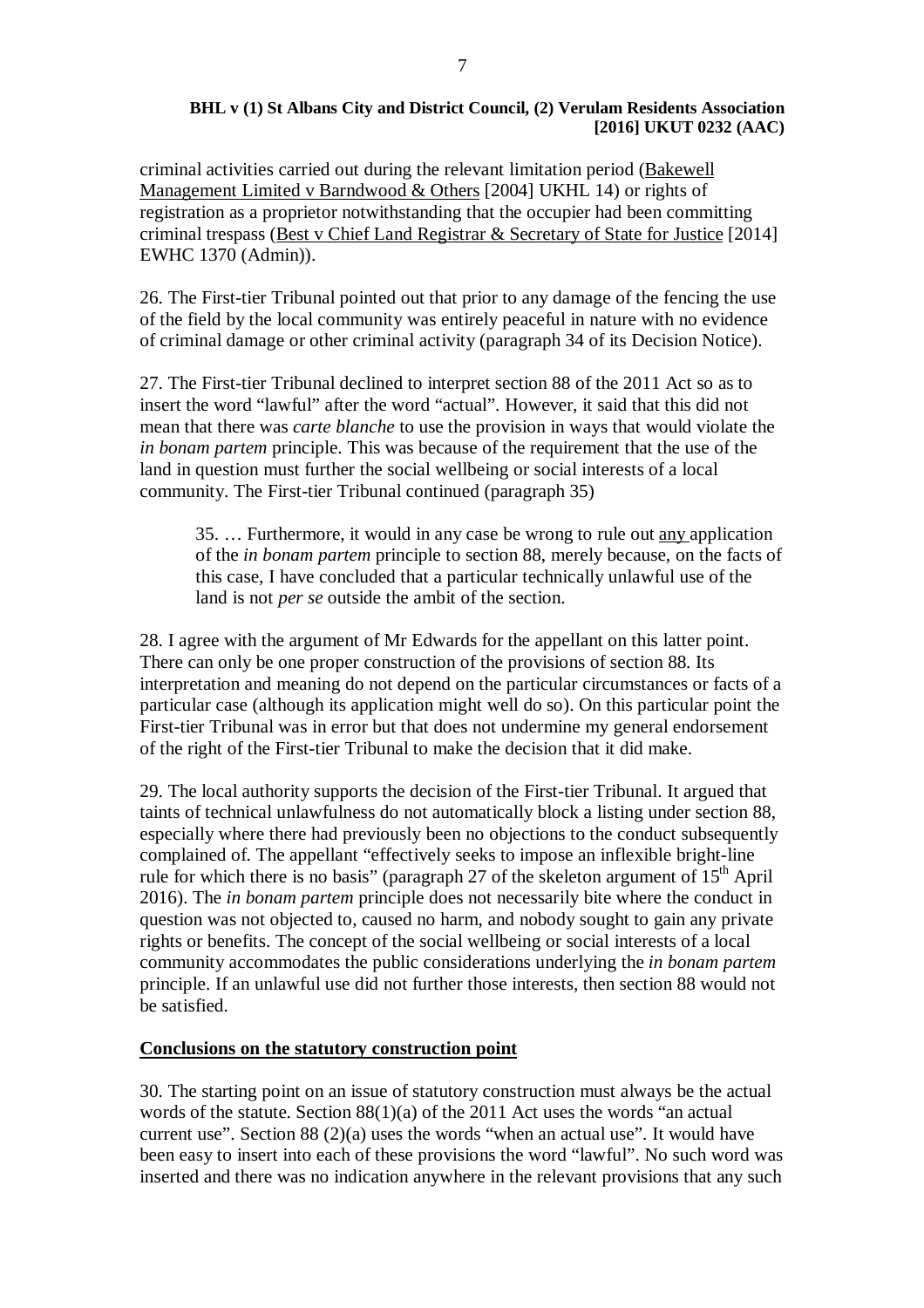general limitation was intended. On the face of it the words in the statute are unambiguous. Thus the use need not be lawful unless there is some other way in which the law provides that it should be.

31. The doctrine of *in bonam partem* in relation to statutory interpretation may well be of great use and very relevant to a provision like section 191 of the 1990 Act where, in its absence, the most blatant and dishonest frauds could otherwise (after four years) be cloaked in legality. However, as Lord Mance said in Welwyn Hatfield (see above), whether conduct will on public policy grounds disentitle a person from relying upon an apparently unqualified statutory provision must be considered in context and with regard to any nexus existing between the conduct and the statutory provision. The context in relation to assets of community value is that the 2011 Act already defines the way in which the public benefit should be taken into account. This is by providing that an asset may only be listed if there is or was (as appropriate) and will be a use to further the social wellbeing or interests of the local community. Whether those facts are established is a matter for the local authority or, on appeal, for the First-tier Tribunal. That is the inbuilt protection against the type of behaviour seen in Welwyn Hatfield and some other cases. Further, In the case of assets of community value, listing provides purely public benefit and creates no private rights of the kind that were sought in Welwyn Hatfield. It would be against the whole policy and scheme of the relevant provisions of the 2011 Act for the creation of a public benefit to be undermined by the actions of unidentified private trespassers. It cannot be said that in a case such as the present that a literal interpretation would seriously damage the public interest. There are indeed clear words in the statute to indicate that the interpretation for which the appellant argues is incorrect. The present case is a million miles from the situation in Welwyn Hatfield which "appears to constitute a category of its own" (see above).

32. In addition, the landowner certainly has one remedy in this context, which is to challenge listing on the grounds of absence of any social wellbeing or social interests of the local community.

33. If there are conflicting public benefits – the protection of assets of community value and the prevention of illegality in a particular sphere – that is precisely the type of conflict that is for parliament to resolve. It is not for the courts to decide between them on the basis of doctrines of interpretation.

## **The Future Use Point**

34. Section  $88(2)(b)$  sets out as one condition for listing that "it is realistic to think that there is a time in the next five years" when there could be a relevant use of the building or other land.

35. The First-tier Tribunal noted that it was said on behalf of the appellant that it was not and never been its intention to grant rights of access or use of the land to any person other than their own employees, agents and contractors or to accept liability for any injury to those unlawfully accessing the land, particularly given its overgrown condition.